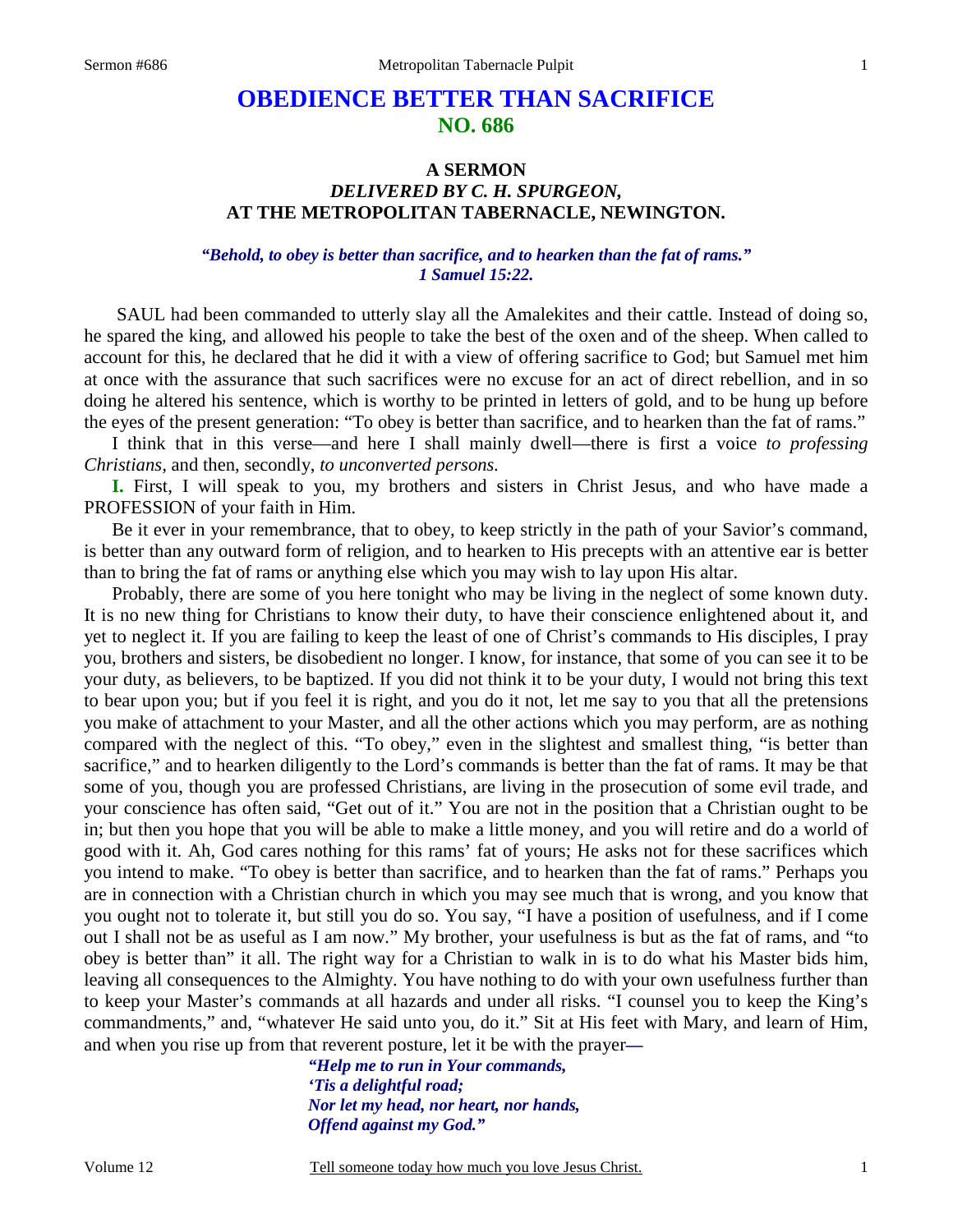Possibly, too, dear brother, there may be some evil habit in which you are indulging, and which you excuse by the reflection, "Well, I am always at the prayer meeting; I am constantly at communion, and I give so much of my substance to the support of the Lord's work." I am glad that you do these things; but oh, I pray you give up that sin! I pray you cut it to pieces and cast it away, for if you do not, all your show of sacrifice will be but an abomination. The first thing which God requires of you as His beloved is obedience; and though you should preach with the tongue of men and of angels, though you should give your body to be burned, and your goods to feed the poor, yet if you do not hearken to your Lord, and are not obedient to His will, all besides shall profit you nothing. It is a blessed thing to be teachable as a little child, and to be willing to be taught of God; but it is a much more blessed thing, still, when one has been taught to go at once and carry out the lesson which the Master has whispered in his ear. How many excellent Christians there are who sacrifice a goodly flock of sheep so as to replenish the altar of our God who nevertheless are faulty because they obey not the Word of the Lord? Look at our Missionary Society's list of subscribers, and ask yourself the question, do all these help the spread of the gospel by obedience to the precept, "Go you into all the world and preach the gospel to every creature"? There you see in the money gift the sacrifice, but better far to have obedience. Both ought to be joined together; but of the two, better is the act of obedience than of giving. Noah's sacrifice sent up a sweet savor before God, but in God's sight the obedience which led him to build the ark and enter in with his family was far more precious; and for this his name is written among the champions of faith, and handed down to us as a word of honor and renown.

 Moreover, brothers and sisters, to obey is better than sacrifice in the matter of caring for the sick and needy of all classes. We rejoice in the number of hospitals which adorn our cities. These are the princely trophies of the power of our holy religion. To these we triumphantly point as among the ripe fruits of that Christianity which is for the healing of the nations, chiefly in a spiritual, but also in the physical aspect of man's diseased and miserable state. There are no nobler words in our language than those inscribed on so many walls—"Supported by voluntary contributions." We glory in them. Rome's monuments, Grecian trophies, Egyptian's mighty tombs, and Assyria's huge monoliths, are dwarfed into petty exhibitions of human pride and vanity before the sublime majesty of these exhibitions of a Godgiven love to our fellow men; but all these homes of mercy and healing become evils to ourselves though they are blessings to the distressed, if we contribute of our wealth to their financial support and neglect personally to visit the fatherless and widows in their affliction, to feed the hungry, to care for the sick, and do not, like the Master, go about doing good. Give as God has given to you; but remember God acts as well as gives. "Go you and do likewise." Sacrifice, but also obey. A cup of cold water given to a disciple in the name of a disciple, and in obedience to the Lord, is a golden deed valued by our heavenly Master above all price, more precious in His sight than silver, yes, than much fine gold. I put this very earnestly to the members of this Church, and, indeed, to all of you who hope that you are followers of Christ—Is there anything that you are neglecting? Is there any sin in which you are indulging? Is there any voice of conscience to which you have turned a deaf ear? Is there one passage of Scripture which you dare not look in the face, because you are living in neglect of it? Then let Samuel's voice come to you, and set you seeking for more divine grace, for "to obey is better than sacrifice, and to hearken than the fat of rams."

**II.** But my main business tonight is with the UNCONVERTED; and may the Master give us grace to deal with them affectionately, faithfully, and earnestly!

 My hearer, in the first place, God has given to you in the gospel dispensation a command. It is a command in the obeying of which there is eternal life, and the neglect of which will be and must be your everlasting ruin; that command is this: "Believe on the Lord Jesus Christ, and you shall be saved." The gospel does not come to you as the law does, and say, "Do this and you shall live," it speaks as in the language of Isaiah the prophet, and says, "Hearken diligently unto Me; hear, and your souls shall live." It tells you that whoever believes that Jesus is the Christ, is born of God, and it bids the heralds of the cross go out and cry, "He who believes and is baptized shall be saved; he who believes not shall be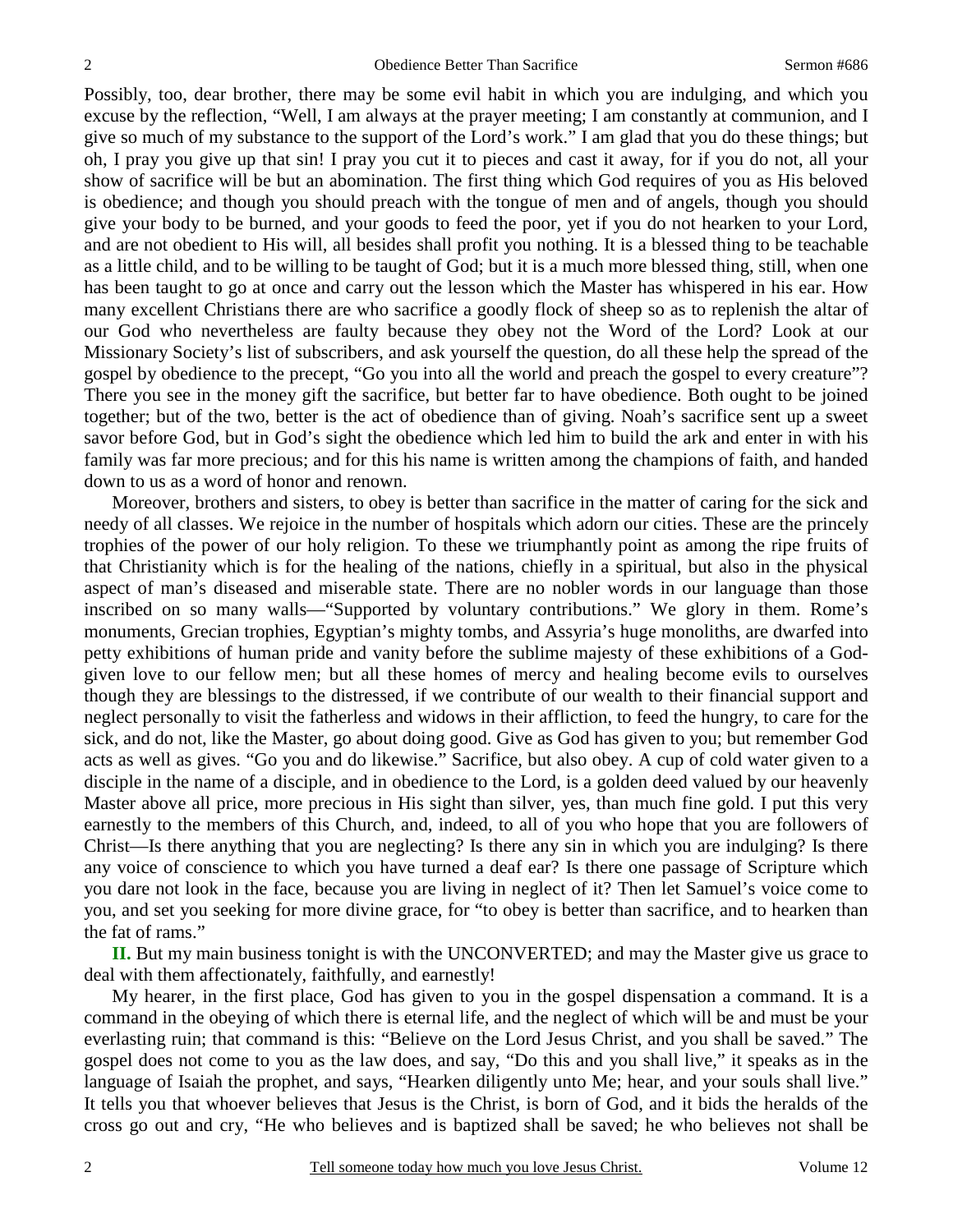3

damned." To use the expressive language of the beloved apostle John, "This is His commandment, that we should believe on the name of His Son Jesus Christ." To believe is to trust, to trust with your whole heart, and whoever trusts in the Lord Jesus Christ with his whole heart has the promise of eternal life. No, if that act is sincere, it is the *result* of eternal life already given. God, the just One, must punish sin, therefore He must punish you; but Jesus Christ became man, and stood and smarted in the sinner's place, that whoever trusts in Him might neither smart nor suffer because God punished Christ in the place of every man who comes to Christ and rests upon Him. To trust in Jesus, therefore, is God's first and great commandment of salvation. Now, listen, sinner! God commands you to keep this, and surely He has a right to do so. If He wills to save, He has a sovereign right to choose His own way of saving. If a man gives to the poor he may do so as he wills, whether he gives at this door or at that, or through the window; and so God is pleased to use the door of simple faith as the only door through which to bestow mercy on the sons of men.

 And not only has He a right to choose this way, but it is the only way that would suit you. If God determined to save none but those who kept His law, what would become of you? If He only gave divine grace to the holy and to the good, where would you be? But the way of faith suits, and readily suits, one who has broken God's commandments. Though a sinner is dying, though he may be on the cross like the dying thief, yet, as the way of salvation is but a looking at Christ, there is hope for him even in the last extremity that he may still be able to look and live. Why should you kick against God's way when it is the best to suit you, when none can be more suitable, none more simple? He has chosen it because it is a way which honors His dear Son. Your trusting Jesus gives glory to Jesus, and therefore God delights in your faith. And, besides, it brings a blessing to your own soul. To trust in Christ is in itself a blessing. It is humbling, but it is comforting. It empties you, but it fills you; it strips you, but it clothes you. Faith has a double action like a two-edged sword. It kills pride, but at the same time it heals the wound it gave by giving to the sinner trust in Jesus. To trust Jesus is the best conceivable way I can imagine by which a sinner can be reconciled unto God through the blood of the great Redeemer. I pray you, therefore, be not angry because God is gracious; be not rebellious when the still small voice says, "Look, sinner, look to Him who died upon the tree, and by that look you shall live."

 Now, this first point being clear, that God has given a command, the second remark is that the most of men, instead of obeying God, *want to bring Him sacrifices.* They suppose that their own way of salvation is much better than any that the Almighty can have devised, and therefore they offer their fat of rams. This takes different forms, but it is always the same principle. One man says, "Well now, I will give up my pleasures; you shall not see me at the ballroom, you shall not catch me at the theater, I will forsake the music hall, you shall not discover me in low company; I will give up all the things that my heart calls good, and will not that save me?" No, it will not. When you have made all this sacrifice, all I shall, or can say of it is, "To obey is better than sacrifice." "Well, but suppose I begin to attend a place of worship? Suppose I go very regularly, and as often as the doors are open? Suppose I go to early matins, and to the evening song? Suppose I attend every day in the week where the bell is always going? Suppose I come to the sacrament and am baptized? Supposing I go through with the thing, and give myself thoroughly up to all outward observances; will not all this save me?" No, nor will it even help you to being saved. These things will no more save you than husks will fill your hungry belly; it is not the husks you need, you need the corn and so, poor soul, you do not need external ceremonies, you need the inward substance, and you will never get that except by trusting Jesus Christ. There was a time when doctrine was far more highly valued than is now the case with some Christians. You will often meet with those who seem to value men by their contributions to Church funds rather than by their soundness in the faith. Now, if I am to judge men at all, I prize the man who listens to God's voice far more than the one who can bring the "fat of rams" to the altar of God's house. A rich heretic I would reject and put from me, while the poor but obedient God-fearing disciple I would welcome with all my heart. An ear always open to listen to God's voice, a heart ever soft to receive the impress of God's teaching—these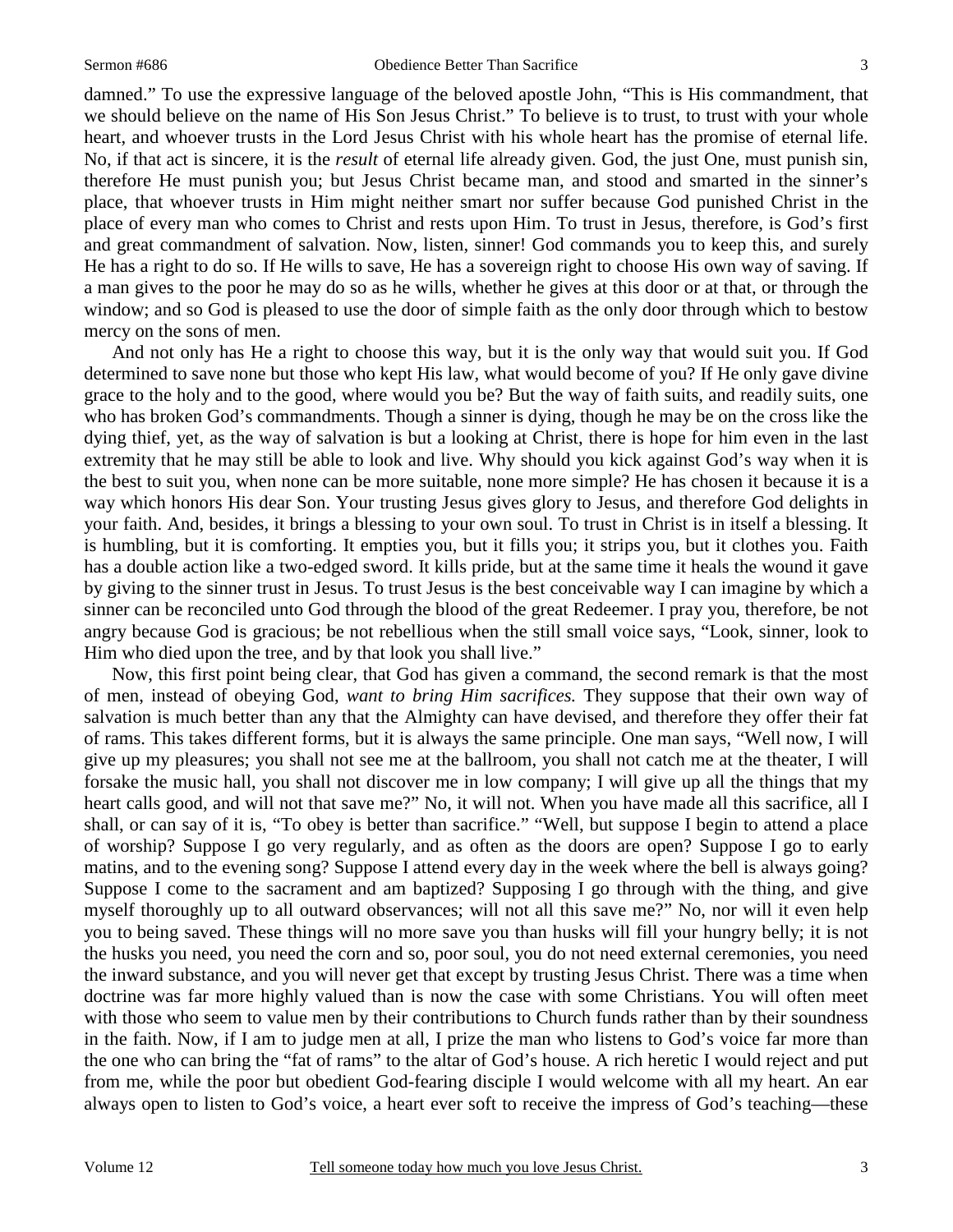are far more precious than a handful of silver and gold, and a mouth promising large things, for "to hearken is better than the fat of rams."

 All the costly gifts cast into the treasury are valuable chiefly as representing an inner spirit of devotion and of self-consecration. They may exist as outward acts without the living spirit which gives them value in God's eyes. We need, therefore, to cultivate the soul, and to see that that sacred spirit of devout submission dwells within us which dwelt in Him, who not only sacrificed Himself on the cross, being obedient unto death, but always lived in that state of heart which was embodied in His prayer, "Nevertheless, not My will but Yours be done." Would the washing of the windows of a house make the inhabitants clean? Does the painting and ornamenting of the exterior of a mansion make the dwellers in it healthier or holier men? We read of devils entering into a clean swept and garnished house, and the last end of that man was worse than the first. All the outward cleansing is but the gilding of the bars of the cage full of unclean birds; the whitewashing of sepulchers full of rottenness and dead men's bones. Washing the outside of a box will leave all the clothes inside as foul as ever. Remember therefore that all that you can do in the way of outward religion is nothing but the sacrifice of the fat of rams, and "to obey is better than sacrifice, and to hearken than the fat of rams."

"Yes," says another, "but suppose I punish myself a good deal for all that I have done? I will abstain from this, I will deny myself that, I will mortify myself in this passion, I will give up that evil." friend, if you have any evil give it up; but when you have done so do not rely upon that, for this you ought to have done, and not to have left the other undone. God's command is, "Believe," and if you should go about to sacrifice your lusts till they are bleeding like a sacrifice of bullocks upon the altar, yet I must say to you, as Samuel sternly said to Saul, "To obey is better than to sacrifice, and to hearken to the gospel message is better than all this fat of rams."

 But it is thought by some if they should add to all this a good deal of generosity, surely they will be saved. "Suppose I give money to the poor, build a lot of alms-houses, and help to build a church? Suppose I am generous even beyond my means, will not this help me?" sinner, why do you ask such a question? God has set before you a door, an open door, and over it is written, "Believe and live," and yet you go about and wander abroad to find another door! What is all your gold worth, Man? Why, heaven is paved with it! All the gold you have would not buy a single slab of the eternal pavement, and do you think to enter there by way of your giving to the poor? If God were hungry He would not tell you, for His are the cattle on a thousand hills, and His are the mines of silver, and the sparkling ores of gold. The diamond, and the topaz, and the chrysolite are all His own, and His eyes see them hidden in their secret veins and lodes, and do you think to bribe the eternal with your paltry purse? Oh, do you understand that "To obey is better than sacrifice, and to hearken than the fat of rams"?

 "Yes, but," says the sinner, "if I could add to all this a great deal of confidence in those good men who are recognized by the world as priests? Suppose I put myself into their bonds? I would not go to the Roman Catholics, for I do not like them much, but supposing I go to the Episcopalians—for they have priests, too, and sprinkle children with holy water, and bury the reprobate dead, in 'sure and certain hope of a glorious resurrection to everlasting life'—could not they do something for me? Or suppose I go to some Dissenting minister, and put myself under his care, cannot he help me?" No, sir, there is nothing in us that can help you one jot. We hate the very thought of being priests—I would sooner be a devil than be a priest with the exception of being what all Christians are—priests unto God. Let me justify that strong remark; of all pretensions on earth there is none as detestable as the pretense of being able to bestow divine grace upon men, and of standing between their souls and God. Beloved, we are your servants for Christ's sake, but as for any priestly authority to give grace to you, we shake off the imputation as Paul shook off the viper from his hand into the fire. We speak to men of our own kith and kin, we talk to you out of warm earnest hearts, but we can only say to you, "Do not trust in us, for you will be fools if you do. Do not trust in any man, for though you might make a sacrifice of your reason by so doing, yet remember that 'to obey is better than sacrifice.'" God demands of you not submission to your fellow men, whoever they may be; He requires of you not to listen to the pealing of organs, not to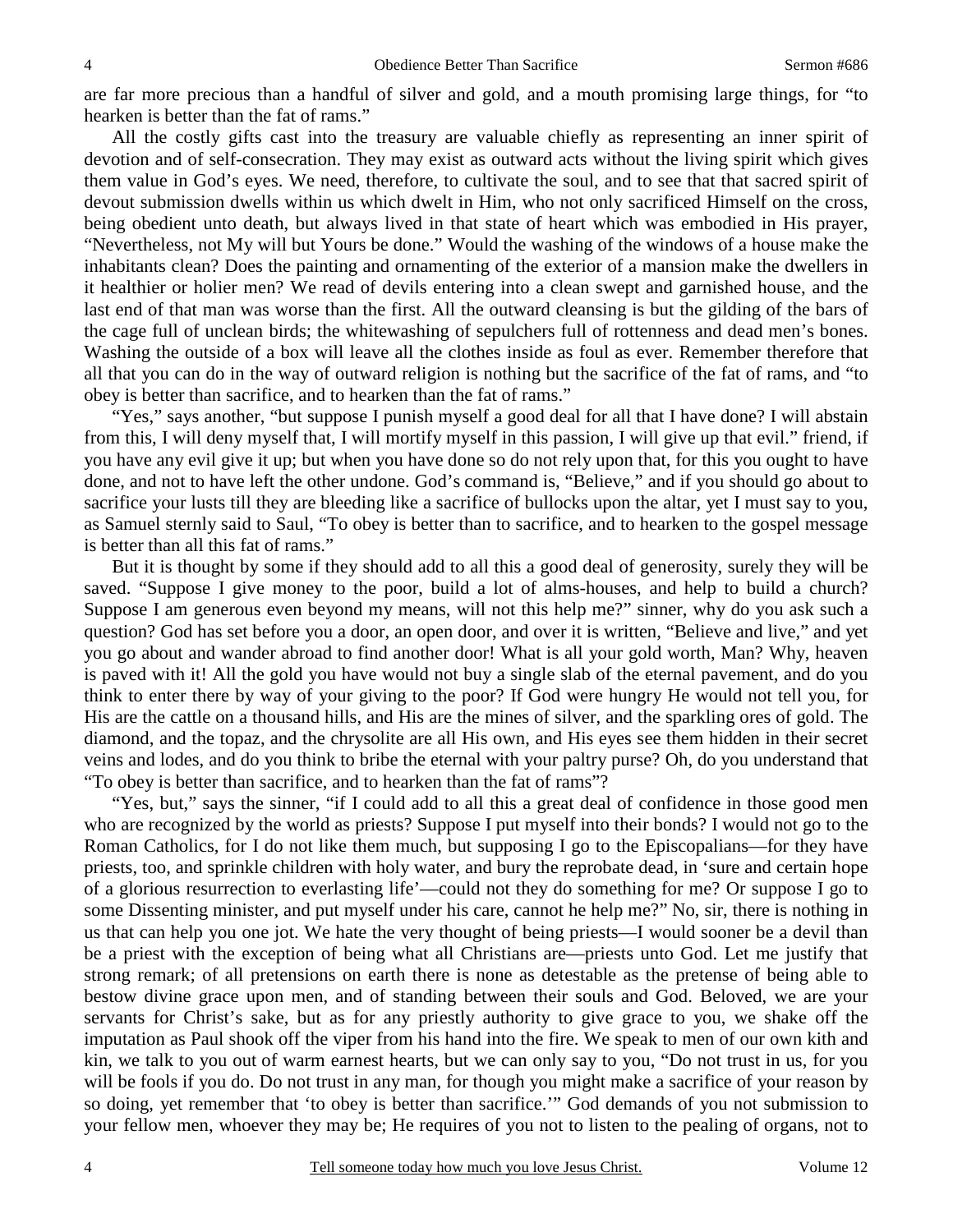attend gorgeous ceremonies where the smoke of incense goes up in gaudy palaces dedicated to His service; but He requires this, that you believe in the Lord Jesus Christ, and then He tells you that you shall live. Trust the Savior and you shall not perish, neither shall any pluck you out of His hand. But if you refuse this way of salvation, then there is none other presented to you, and you must perish in your sins.

 "To obey is better than sacrifice, and to hearken than the fat of rams." And now I have to show that *it is so.* Men are always setting up these ways of salvation of their own, and they will run anywhere sooner than come to Christ and do as God tells them. Let me show how to obey is better than sacrifice, and how to hearken is better than the fat of rams.

 It is better in itself. It shows that you are more *humble*. There are persons in the world who say that to trust Christ to save us from sin is not to be humble. Now, is it not always humility on the part of a child to do exactly what its parent tells it without asking any questions? I think it is so. Some poor Papists go down on their knees, and even lick the dust to do penance and they think that this is being humble. Now, suppose one of your children has offended you, and you say to him, "Come, my dear, I freely forgive you; come and give me a kiss, and it is all over." He shakes his head, and says, "No, Father, I cannot kiss you," and he runs upstairs and shuts himself up. You knock at the door, and say, "Come, my child, come and kiss me, and it is all forgiven." But he shakes his head and says, "No, never!" He shuts himself up there all alone, and he thinks he is doing more to put away your anger by so doing than by obeying your command. You say to him solemnly, "My child, I will chasten you again for disobedience if you do not come and accept the forgiveness which I offer to you if you will but kiss me." The child sullenly says, "No, Father, I will do something else that is more humbling," and then you feel in your soul that that is an unhumbled child or else he would at once do what his father told him, without thinking whether it would be a humiliating thing or not. It would be a humbling thing because his father told him to do it, and if he were a right-minded child he would do it from a spirit of obedience. Now, you may think it very humble on your part to need to feel a great deal of conviction, and to shed a great many tears, and to pray a great many prayers, but the lowliest thing you can do is to perform what the Master tells you. "Trust Me," He said, "do not go over there to weep; come to Me, all you who labor and are heavy laden, and I will give you rest." Do not stand at the swine's trough saying, "I will not arise and go to my Father, for I am not fit to go till I have suffered a great deal more." Hear the voice which bids you say, "I will arise and go unto my Father, and what I have to say I will say unto Him, and if I have to weep I will weep with my head on His bosom, while I receive the kisses of His love." Come, poor sinner, do not set up your proud humility in the teeth of God, but since He bids you look and live, oh, give up your prayers, and even your tears, and your repentings, and your convictions—have done with them all as grounds of confidence, and look to Jesus Christ, and to Jesus Christ alone!

 But in the next place, *it is really a more holy thing.* There are some soldiers here tonight. Now, suppose one of these received orders from the commanding officer to keep guard at such-and-such a door. All of a sudden he thinks to himself, "I am very fond of our commander, and I should like to do something for him." He puts his musket against the wall, and starts out to find a shop where he can buy a bunch of flowers. He is away from his post all the while, of course, and when he comes back he is discovered to have been away from the post of duty. He says, "Here is the bunch of flowers I went to get." But I hear his officer say, "To obey is better than that; we cannot allow you—military discipline would not permit it—to run off at every whim and wish of yours and neglect your duty, for who knows what mischief might follow?" The man, however much you might admire what he was doing, would certainly be made to learn by military law that "To obey is better than sacrifice." It is a holier and a better thing to do one's duty than to make duties for one's self and then set about them. Now, does it not seem a very pretty thing when a man puts on a very handsome-looking gown with a yellow cross down his back, and something else in pink, and I know not what colors, and ministers in a place decorated with flowers, and where there are such sweet things, incense smoking from silver censers and choristers all in white—is not that man serving God? When he preaches he does not say to the people, "Believe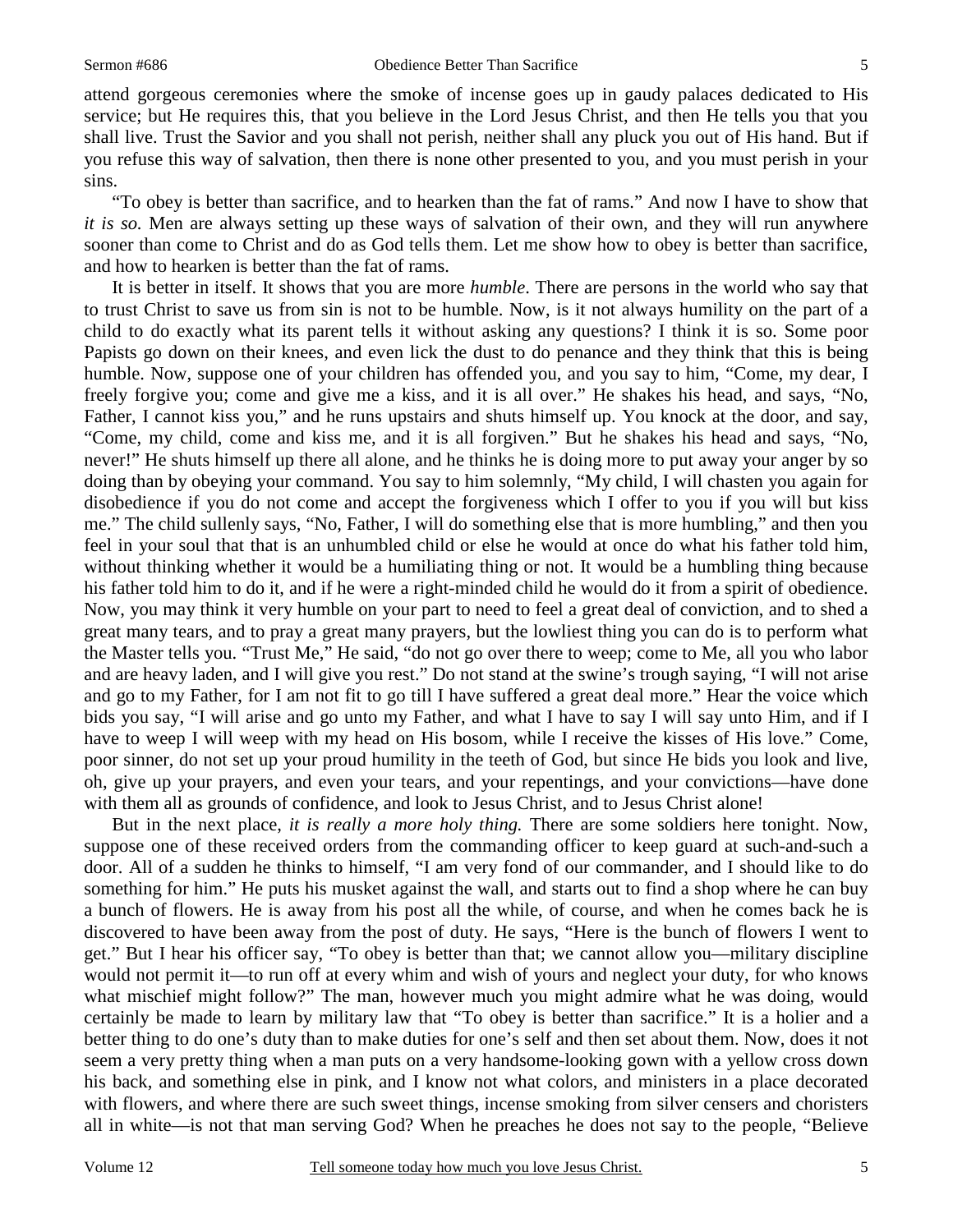and live," but begins to talk about "the blessed sacrament of the altar," or some other such stuff? Is he not serving God when he does this? I will appeal to this old Book. Where inside these leaves and covers is there a word about burning this smoking incense? When did Christ ever say anything about it? Where have we anything about that decorated font, or about that pulpit that looks so very glorious? Why, the man has been making up a spiritual pantomime for himself, and he has left out altogether the soul of the matter. He has left out Christ, and therefore he has not done his work. He has done 20 other things, I dare say very sincerely, and with a very pure desire, but after all he needs to be made to learn the meaning of this passage, "To obey is better than sacrifice, and to hearken than the fat of rams," and better than smoking incense, and flowers, and gilded crosses, and chasubles, and albs, and dalmatics, and all such things as could possibly be brought together.

 If he had God's Word for it, it would be right, but without God's Word it is a mere invention of man to which God can have no regard. It is a more holy thing to do what God bids you, than to do what you yourselves invent. When I have done with what I have invented, however pretty it may be, however venerable it may seem, yet what does it come to? Suppose I worship God in one of those smart robes, is my worship a bit the better? Suppose I should go home tonight and spend the night on my knees, and think that by that means I should satisfy God? What should I have done but made my knees ache? Supposing I had filled this place with incense—what should I have done but probably have made you cough? Suppose I had decorated myself and this place—some of you might have been pleased—but what connection on earth can there be between flowers and holiness, or between gilding and millinery and glorifying God? If our God were like some of the fabled deities of Greece and Rome, He might be delighted with these pretty things, but our God is in the heavens, and when He does show His splendor He scatters stars broadcast across the sky with both His hands, and what are all your prettinesses to Him? What is your swelling music and all your pretty things to Him who built the heavens and piled the earth with all its rugged splendor of forest, and mountain, and stream? "To obey is better than sacrifice, and to hearken than the fat of rams."

 But while I remark upon these things, let me also say that to obey the precept, "Believe and live," is certainly a great deal more effectual to the soul's salvation than all the sacrifice, and all the fat of rams which you can offer. Let me give you a picture by way of illustration. Naaman was a leper. He desired healing. The prophet said to him, "Go and wash in Jordan seven times, and you shall be clean." Now Naaman thought to himself, "I dare say; wash! Does he think me to be some filthy wretch who needs washing? He says I must wash seven times! Does he really think that I have not washed for so long that it will take seven washings to get me clean? He says I must wash! What a simple thing! I have washed every day, and it has done me no good. He says I must wash in Jordan! Are not Abana and Pharpar, rivers of Damascus, better than all the waters of Jordan? Why cannot I wash in them and be clean?" This is just what some of you say about believing. You say, "Well, but sacraments, there must be something in them! Believing in Christ—why it is such a simple thing! I am such a respectable person. This is a very good religion to preach to thieves and so on, but surely you forget that I have a great many good works of my own; cannot I think of them? You say I must trust in Christ as though you thought nothing of my good works." Well, you are near the mark, sir. I do not think anything of them; I would not give a penny for a wagonload of them. The whole of them are just what Paul calls them—"refuse." He says, "I count them but dung that I may win Christ, and be found in Him." All your best works are but so much rubbish to be carted out of the way, and if you trust in them they will be your ruin, and all we say to you is, "BELIEVE AND LIVE." Now Naaman was in a great rage, and he went away, but his servant said to him, "My Father, if the prophet had bid you do some great thing would you not have done it? Much rather, then, will you not do what he tells you when he says, Wash and he clean?" Now, if my Master were to say to you tonight, "Walk to the city of York barefoot and you shall be saved," if you believed it, the most of you would start off tonight; but when the message is, "Believe and live," oh, that is too simple! What? Just trust Christ and be saved on the spot? Why, it cannot be, you think. If we bade you do some great thing you would do it, but you refuse to do so simple a thing as to believe. But if Naaman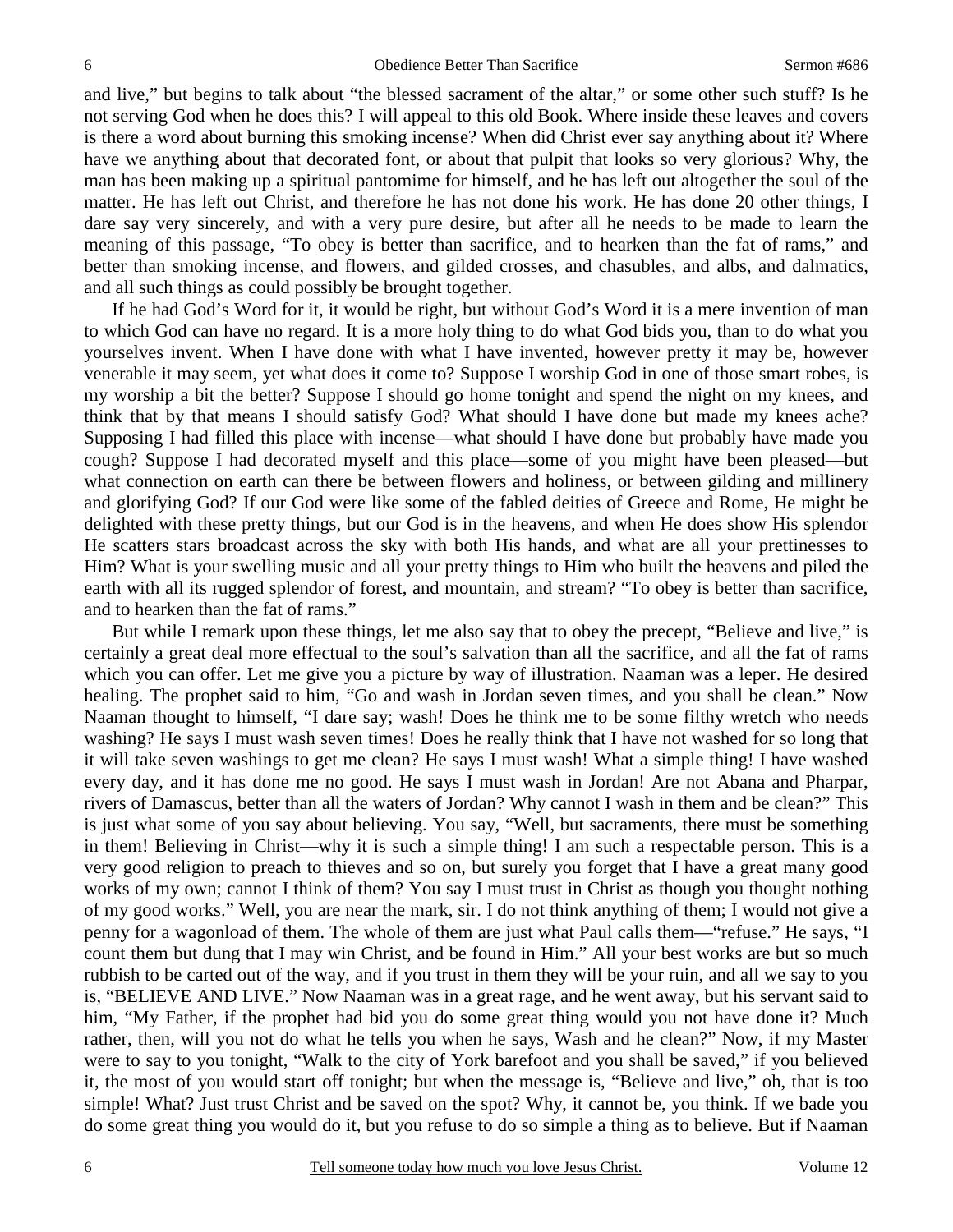had gone to Abana and Pharpar he would not have been healed, and if he had sought out all the physicians in Syria and paid away all his money, he would still have been white with leprosy. There was nothing but washing in Jordan that would heal him. And so with you, sinner, you may go and do 50,000 things, but you will never get your sins forgiven, and you never, never shall have a hope of heaven unless you will obey this one precept—"Believe on the Lord Jesus Christ," but if you do this you shall find that "to obey is better than sacrifice" indeed, and "to hearken" than all "the fat of rams."

 But now we must close with a remark which we have made over and over again during this discourse, namely, that by *not obeying and not hearkening to the gospel, sinner, you must perish*. I know that some think it rather hard that there should be nothing for them but ruin if they will not believe in Jesus Christ, but if you will think for a minute you will see that it is just and reasonable. I suppose there is no way for a man to keep his strength up except by eating. If you were to say, "I shall never eat, I will not take refreshment," you might go to Madeira, or travel to all the climates, (supposing you lived long enough!) but you would most certainly find that no climate and no exercise would avail to keep you alive if you refused to eat; and would you then say, "Well, it is a hard thing that I should die because I refused to eat"? It is not an unjust thing that if you are such a fool as not to eat, you must die. It is precisely so with believing. "Believe, and you are saved." If you will not believe, it is no hard thing that you should be damned! It would be harder if it were not to be the case. There is a man who is thirsty, and there stands before him a fountain. "No," he says, "I will never touch a drop of moisture as long as I live; cannot I get my thirst quenched in some other way?" We tell him, no; he must drink or die. He says, "I will never drink, but it is a hard thing that I must therefore die, a very hard thing." No, it is not, poor simpleton! It is nothing but an inevitable law of nature; you must drink or die. Why play the fool at such a cost as that? Drink, man, drink! And so with Christ. There is the way of salvation, and you must trust Christ or perish; and there is nothing hard in it that you should perish if you do not. Here is a man out at sea. He has a chart, and that chart, if well studied, will, with the help of the compass, guide him to his journey's end. The polestar gleams out amidst the clouds, and that, too, will help him. "No," he says, "I will have nothing to do with your stars; I do not believe in the North Pole; I shall not attend to that little thing inside the box; one needle is as good as another needle; I do not believe in your rubbish, and I will have nothing to do with it. It is only a lot of nonsense got up by people on purpose to make money, and I will have nothing to do with it."

 The man does not get to shore anywhere; he drifts about, but never reaches port, and he says it is a very hard thing, a very hard thing. I do not think so. Some of you say, "Well, I am not going to read your Bible; I am not going to listen to your talk about Jesus Christ; I do not believe in such things." You will be damned, then, sir! "That's very hard," you say. No, it is not. It is not more so than the fact that if you reject the compass and the polestar you will not get to your journey's end. There is no help for it; it must be so; you say you will have nothing to do with these things, and you pooh-pooh them. You will find it a very hard thing to laugh these matters down when you come to die, when the cold, clammy sweat must be wiped from your brow, and your heart beats against your ribs as if it wanted to get out and get away to God. Oh soul, you will find then, that these Sundays, and these services, and this preaching, and this old Book are something more and better than you thought they were, and you will wonder that you were so simple as to neglect them, the only guides to salvation; and above all, that you neglected Christ, that Polestar which alone shines aloft to guide the mariner to the port of peace. Now, where do you live tonight? You live, perhaps, on the other side of London Bridge, and you have to get over there tonight as you go home; but while you have been sitting here, you have got a fancy into your head that you do not believe in bridges, and you do not believe in boats, and you do not believe in water. You say, "I am not going over any of your bridges; do not tell me; I shall not get into any of your boats; if there is a river, I am not going over it; I do not believe in crossing rivers." You go along and you come to the bridge, but you will not cross it; there is a boat, but you will not get into it; there is the river, and you say you will not cross that anyway, and yet you think it is very hard that you cannot get home. Now, I think you must have got something that has over-balanced your reasoning powers, for you would not think it so hard if